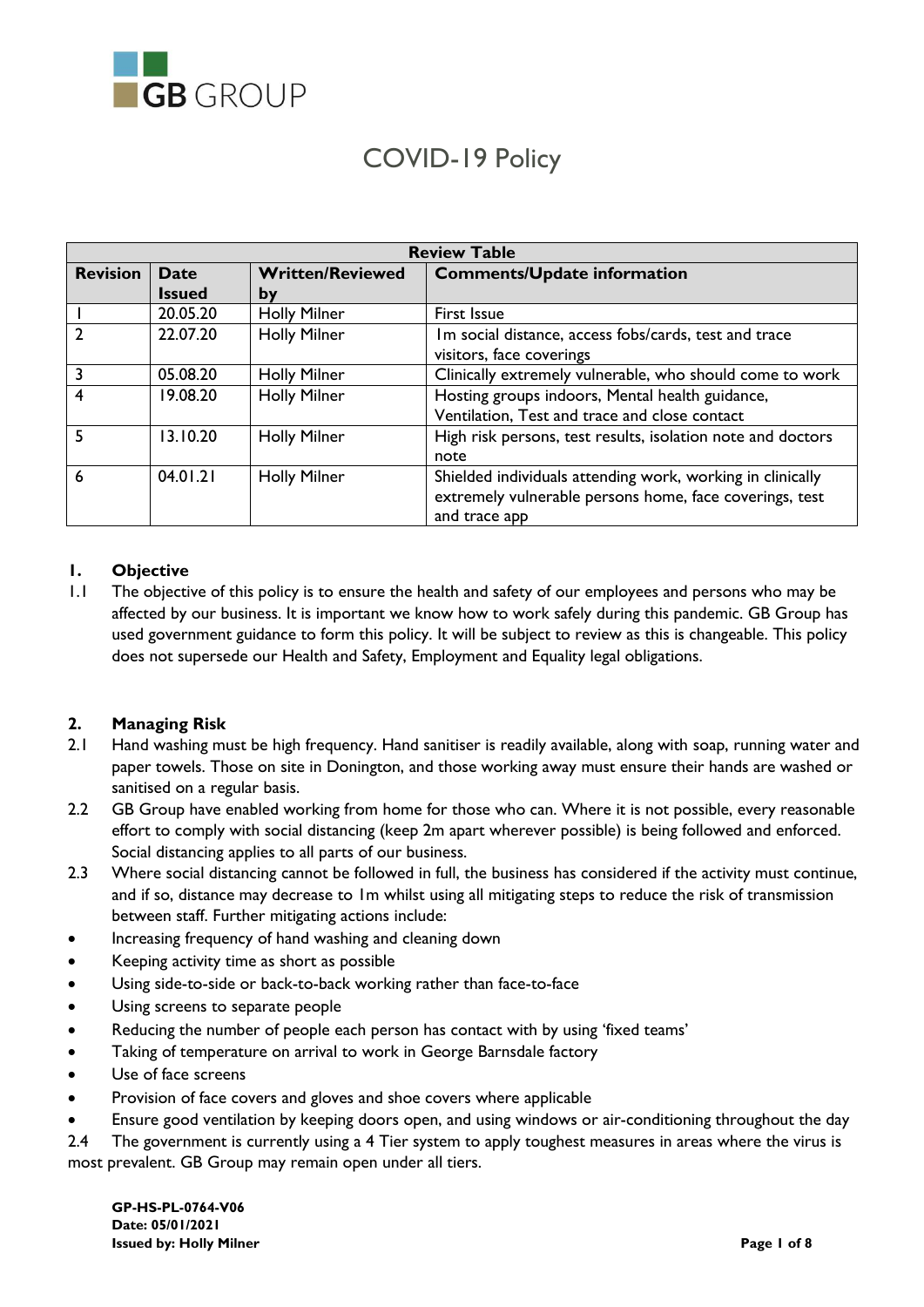

## **3. Who should come to work?**

- 3.1 Employees should stay at home and self-isolate if they or any members of their household have any of the following symptoms;
- A high temperature
- A new, continuous cough
- A loss of, or change to, your sense of smell or taste

Or

- tested positive for coronavirus
- live with someone who has symptoms or has tested positive
- their support bubble has symptoms or has tested positive
- told by NHS test and trace that you've been in contact with a person with coronavirus
- 3.2 GB Group has reviewed the minimum number of workers needed on premises and deployed in field to operate safely and effectively.
- 3.3 GB Group have monitored and will continue to monitor the well-being of people working from home. The company have set up telephones through computers and Microsoft teams to ensure communication is simple.
- 3.4 GB Group will continue to keep in touch with off-site staff on their arrangements including welfare, mental and physical health and personal security.
- 3.5 Equipment has been provided, or persons are using their own equipment, for people to work from home safely and effectively.

## **4. Protecting people who are at higher risk**

GB Group have asked that all employees confirm if they are clinically extremely vulnerable (shielded) during this pandemic. From 1<sup>st</sup> August, the government has advised that these people may return to work provided the workplace is COVID secure but should work from home where possible. If extremely clinically vulnerable individuals cannot work from home, they should be offered the option of the safest available on-site roles, enabling them to maintain social distancing guidelines (2m, or 1m with risk mitigation where 2m is not viable, is acceptable). The advice to these individuals differs depending on the Tier their local area is in.

In Tier 1: Medium alert and Tier 2: High alert, clinically extremely vulnerable individuals are advised to work from home where possible but can still attend work if they cannot work from home. In Tier 3: Very High alert, clinically extremely vulnerable individuals are strongly advised to work from home, but can still attend work if they cannot work from home. GB Group will consider each case individually.

In Tier 4: Stay at Home, clinically extremely vulnerable individuals are strongly advised to work from home. If you cannot work from home, then you should not attend work. We will consider whether clinically extremely vulnerable individuals can take an alternative role, or change their working patterns temporarily to enable them to work from home. Where that is not possible, the individual should not attend work, you will be entitled to statutory sick pay or furlough.

- 4.1 Clinically vulnerable people have been asked to work from home if possible. If this is not possible, the company have reviewed the safest on-site option to enable them to social distance.
- 4.2 The Public Health England report shows that some groups of people may be at more risk of being infected and/or an adverse outcome if infected. These persons must be vigilant in following the requirements of the policy, particularly maintaining 2m social distancing and increased hand washing.

**GP-HS-PL-0764-V06 Date: 05/01/2021 Issued by: Holly Milner Page 2 of 8**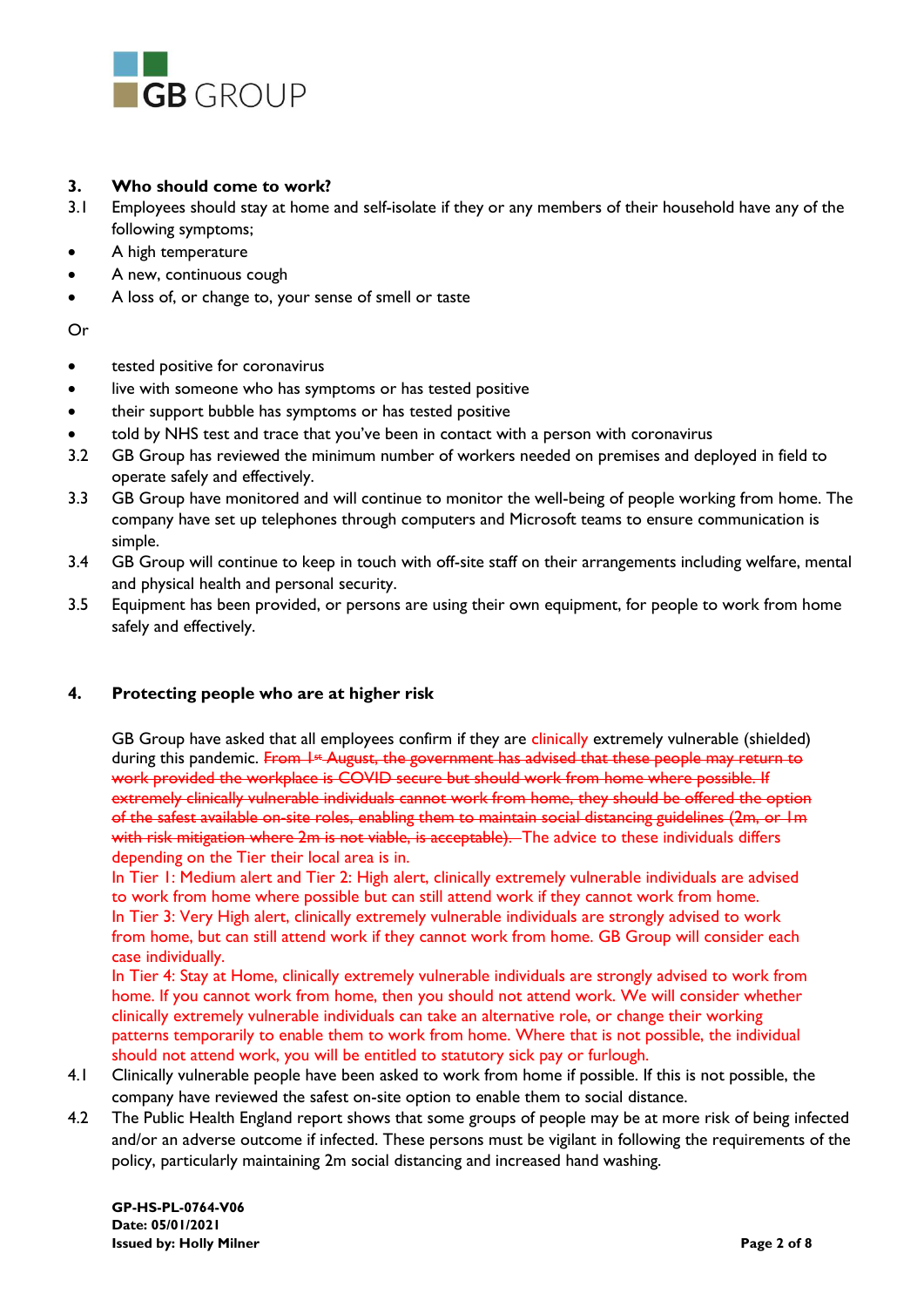

#### **5. People who need to self-isolate**

- 5.1 If you or any member of your household are displaying symptoms for COVID-19, you must not come to work. Make arrangements for you or the family member to be tested. In the time you are waiting for the result, you must self-isolate.
- 5.2 If you or any member of your household test positive, you must self-isolate using the government guidance for timescales. You must not come to work if you are required to self-isolate. GB Group may require a copy of test results.
- 5.3 If you are at work (on or off site) begin displaying symptoms or test positive or are contacted by test and trace and confirmed as being a contact, find an isolated location and contact your manager before selfisolating. This will allow quick action to be taken.
- 5.4 Government guidance on self-isolating should be followed in all instances. You may stop your self-isolation after 10 days if you feel OK, if you still feel unwell you must continue your self-isolation and provide a doctor's note.
- 5.5 Self-isolating employees can request to work from home, if this is not possible, you will be entitled to statutory sick pay or may be offered furlough.
- 5.6 Employees must provide an isolation note to be eligible for SSP.

## **6. Equality in the workplace**

- 6.1 GB Group understand that there will be employees and customers with different protected characteristics and will take those particular circumstances into consideration.
- 6.2 We will involve and communicate with those workers to ensure appropriate adjustments are made.

#### **7. Coming to and leaving work**

- 7.1 Hands are washed or sanitised on arrival to work.
- 7.2 Arrival and departures are staggered where possible to keep groups to a reasonable and safe size.
- 7.3 Where possible one door for entry and one for exit.
- 7.4 Passengers will be limited in corporate vehicles.
- 7.5 Teams will be fixed where possible.
- 7.6 Access fobs and cards must not touch scanners, they should only be held close. Clean your fob and card on a regular basis.

## **8. Moving around buildings, worksites and destinations**

- 8.1 Collection and delivery of goods will be scheduled at times to avoid over-crowding where possible.
- 8.2 Delivery drivers should stay in their cab where possible.
- 8.3 Use mechanical means to offload to avoid 2 man handling where possible.
- 8.4 Bring packed lunch to avoid walking around to shops for lunch break.
- 8.5 GB Group will speak between colleagues via phone or email where possible.

#### **9. Workplaces and workstations**

- 9.1 Workplaces and workstations within GB Group have been arranged so social distancing may be maintained wherever possible.
- 9.2 Signing in should be completed on a person's behalf.

**GP-HS-PL-0764-V06 Date: 05/01/2021 Issued by: Holly Milner Page 3 of 8**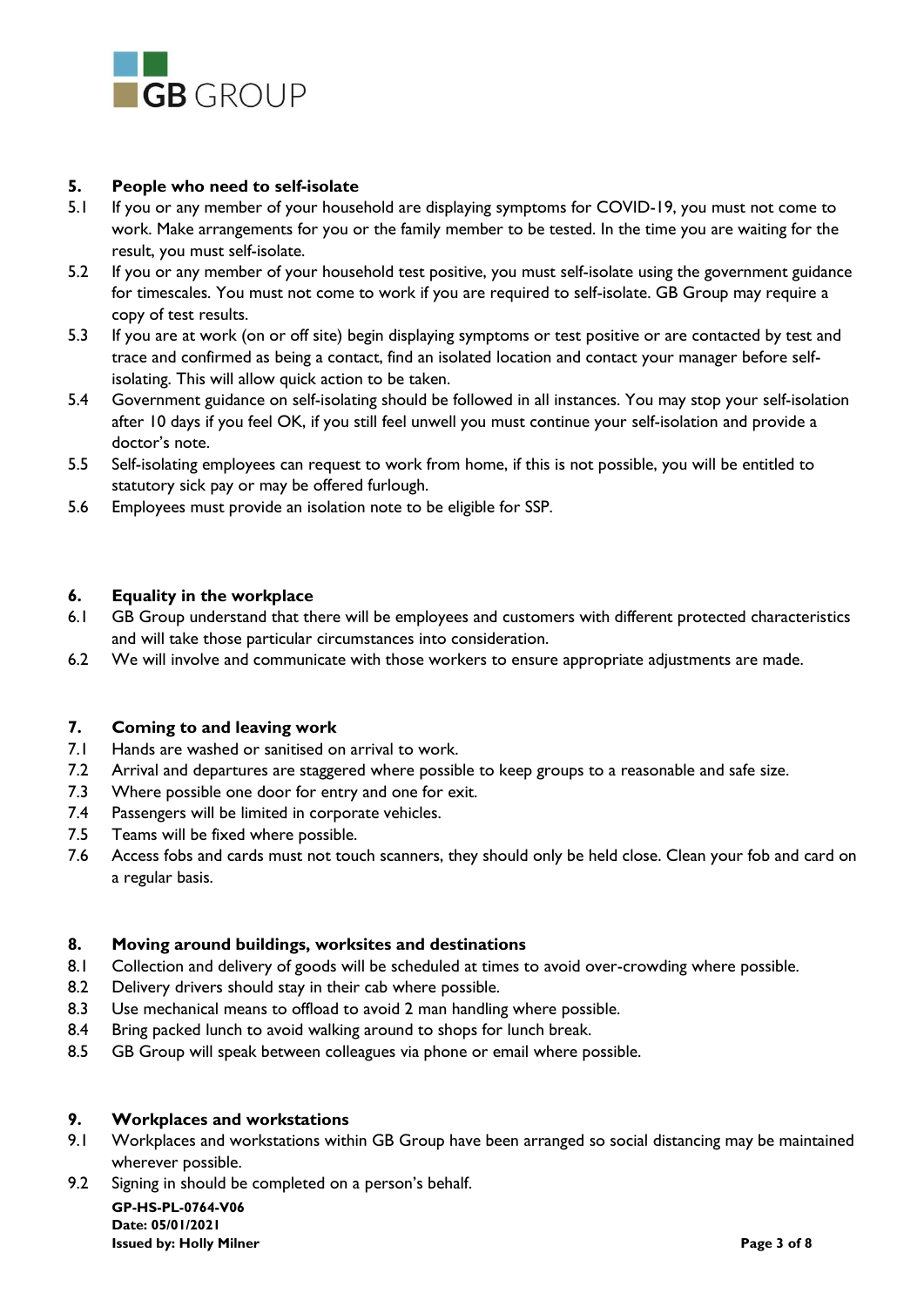

- 9.3 Hand sanitiser is available on entering a building. Employees are asked to wash hands on a regular basis for 20 seconds.
- 9.4 Workstations will be assigned to an individual where possible. If they are shared, they are shared with the smallest possible number of people. Where not possible, employees leaving the station should clean the area and employee arriving should do the same.
- 9.5 If work stations are closer than 2m; only where it is not possible to move workers further away, should people work side-by-side or facing away.
- 9.6 Only where it is not possible to achieve previous, use screens to separate people.
- 9.7 Meeting rooms and offices will have a capacity which should not be exceeded, employees should communicate by phone, teams or email wherever possible.
- 9.8 Avoid hot-desking unless necessary. In which case, ensure area is cleaned before and after use.
- 9.9 Regular cleaning is completed with clean down before and at the end of the shift. Special attention paid to regularly touched and shared items such as light switches, door handles and printers.
- 9.10 If it is necessary to receive payments from customers, ask that they are done electronically.
- 9.11 If money must be used, ask that money be placed in designated area for collection. If receipt is required, ask that person step back 2m from designated area and collect receipt once employee is safe. Wash/sanitise hands after handling money.
- 9.12 Where IT support is required, this should be over Microsoft teams or telephone/email where possible.
- 9.13 Where IT support must be in person, maintain 2m distance at all times. IT to clean or sanitise hands on entering workstation. Once work completed, workstation user should clean down before use.

## **10. Meetings and Training Sessions**

- 10.1 GB Group have ensured all have access to Microsoft teams to avoid the need to meet in person.
- 10.2 Where a meeting in person is absolutely necessary participants should maintain social distancing throughout.
- 10.3 Clean down the desk and other items (such as keyboard/mouse) before and after meetings.
- 10.4 Do not share pens, keyboards or other objects during meetings.
- 10.5 Provide hand sanitiser in the meeting room.
- 10.6 Hold meeting outdoors or in well ventilated room where possible.
- 10.7 Limit the number of attendees or split groups down as required to consider room capacity.
- 10.8 Where a company is COVID Secure, businesses may host more than 30 persons indoors.

#### **11. Commons areas**

- 11.1 Break times are now staggered with fixed teams to maintain social distancing. The canteen within George Barnsdale has a limit which should not be exceeded.
- 11.2 Employees must ensure personal belongings and waste are removed from seating area in canteen for next groups use. Do not leave dirty pots or food between breaks.
- 11.3 Employees are asked to have breaks outside, or in cars.
- 11.4 Seating has been reconfigured to reduce face-to-face interaction.
- 11.5 Common areas are now cleaned more regularly.
- 11.6 Employees are asked to wash hands before use, wash hands before eating, drinking and smoking.
- 11.7 In small kitchens where social distancing could not be achieved, it may be necessary to restrict to one person at a time.
- 11.8 Do not pass drinks and food.
- 11.9 Where possible, doors have been kept open so reduce hands touching handles as much as possible.
- 11.10 Use disposable towel to dry hands and wash hands thoroughly for 20 seconds.

**GP-HS-PL-0764-V06 Date: 05/01/2021 Issued by: Holly Milner Page 4 of 8**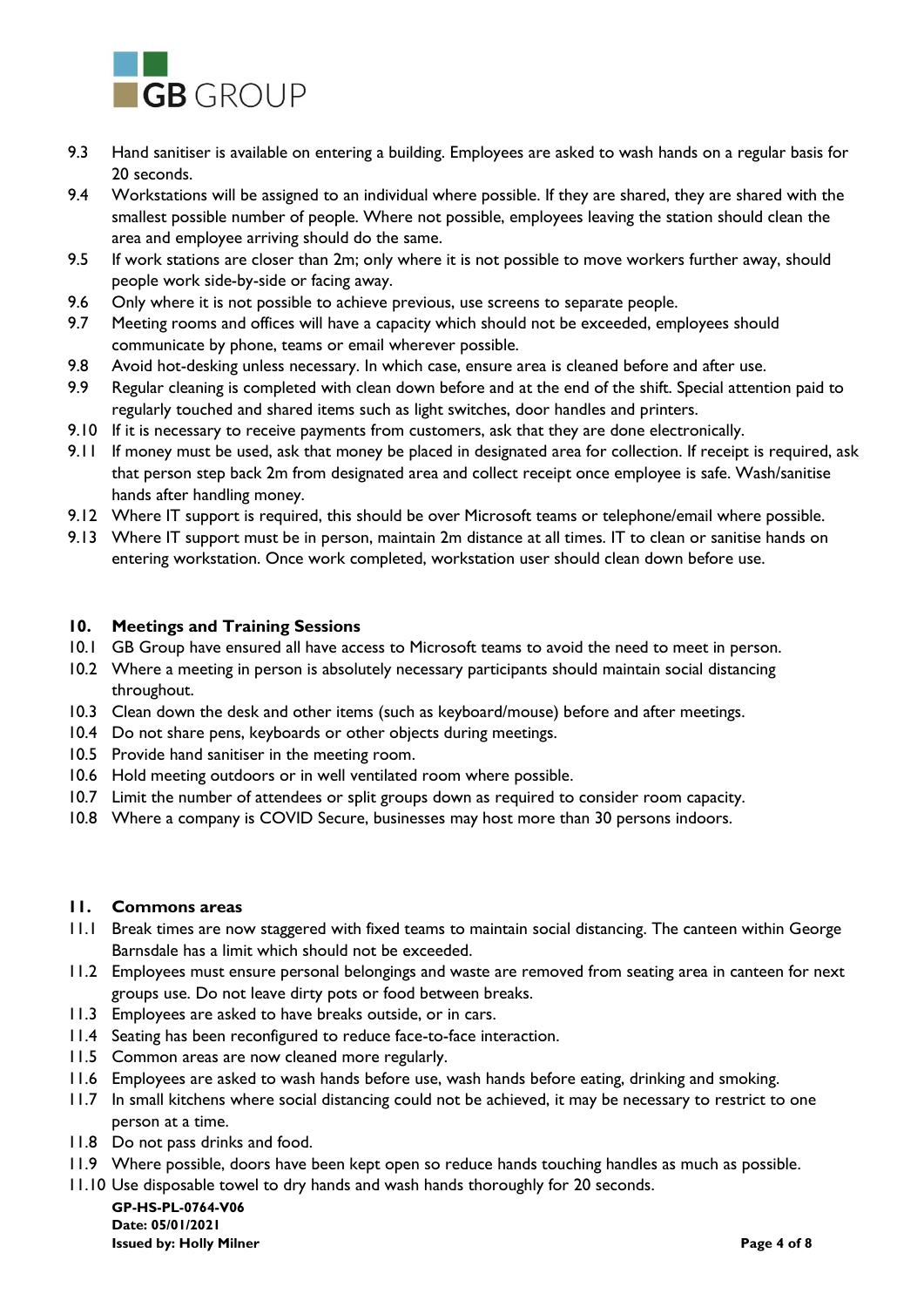

## **12. Vehicles**

- 12.1 Where possible, sharing a vehicle must be avoided.
- 12.2 If it is not possible to social distance in the vehicle;
- Keep largest distance apart possible such as sitting in rear seats or seat further from driver
- Fixed pairing system to be used
- Ensure vehicles is well ventilated open a window
- Ensure regular cleaning, especially between users
- Wearing a face covering is encouraged where you do not usually interact with persons you are sharing the vehicle with

#### **13. Deliveries**

- 13.1 All deliveries to be scheduled to avoid overcrowding where possible.
- 13.2 Goods in location to be defined and communicated.
- 13.3 Maintain social distancing.
- 13.4 Delivery drivers to stay in cab if possible.
- 13.5 Visitors may use our facilities, ensure cleaned after use.
- 13.6 Where possible and safe, have single workers offload. Use mechanical aids where possible.
- 13.7 Where team manual handling is required, face shield or face cover to be worn.
- 13.8 Maximise electronic paperwork, and discuss with the customer to remove the need to collect signatures prior to delivery.
- 13.9 Internal post will be left in pigeon holes for collection, no post to be delivered by hand. Notify persons of post by telephone or email and leave in designated area.
- 13.10 Personal deliveries are permitted to reduce amount of physical shopping employees need to do.

## **14. Working in a person's home**

- 14.1 Working can be defined as surveying, installing, maintaining/servicing or repairing.
- 14.2 Tools and vehicles are assigned to a particular person unless not possible.
- 14.3 Where tools must be shared, they will be shared between smallest number of people possible and will be cleaned thoroughly before and after use.
- 14.4 Only one engineer employee to be assigned to domestic job, unless the health and safety of employees dictates more are required.
- 14.5 Discussed with household prior to help maintain social distancing.
- 14.6 Signatures will not be asked for; all documents will be electronic where possible.
- 14.7 Minimise contact with door handles by calling to confirm arrival and asking the customer to open doors if possible.
- 14.8 Using single use gloves, face covers, shoes covers and overalls if required or requested.
- 14.9 Employees to bring own food/drinks and take breaks outside the home.
- 14.10 If a client is Clinically extremely vulnerable, work can still be completed in their house. The employee should already be following the steps above, this is very important in this case. Cleaning down of work area must be completed thoroughly, ensure any handles are cleaned after touch.

#### **15. Working on a site**

15.1 Working can be defined as surveying, installing, maintaining/servicing or repairing

**GP-HS-PL-0764-V06 Date: 05/01/2021 Issued by: Holly Milner Page 5 of 8**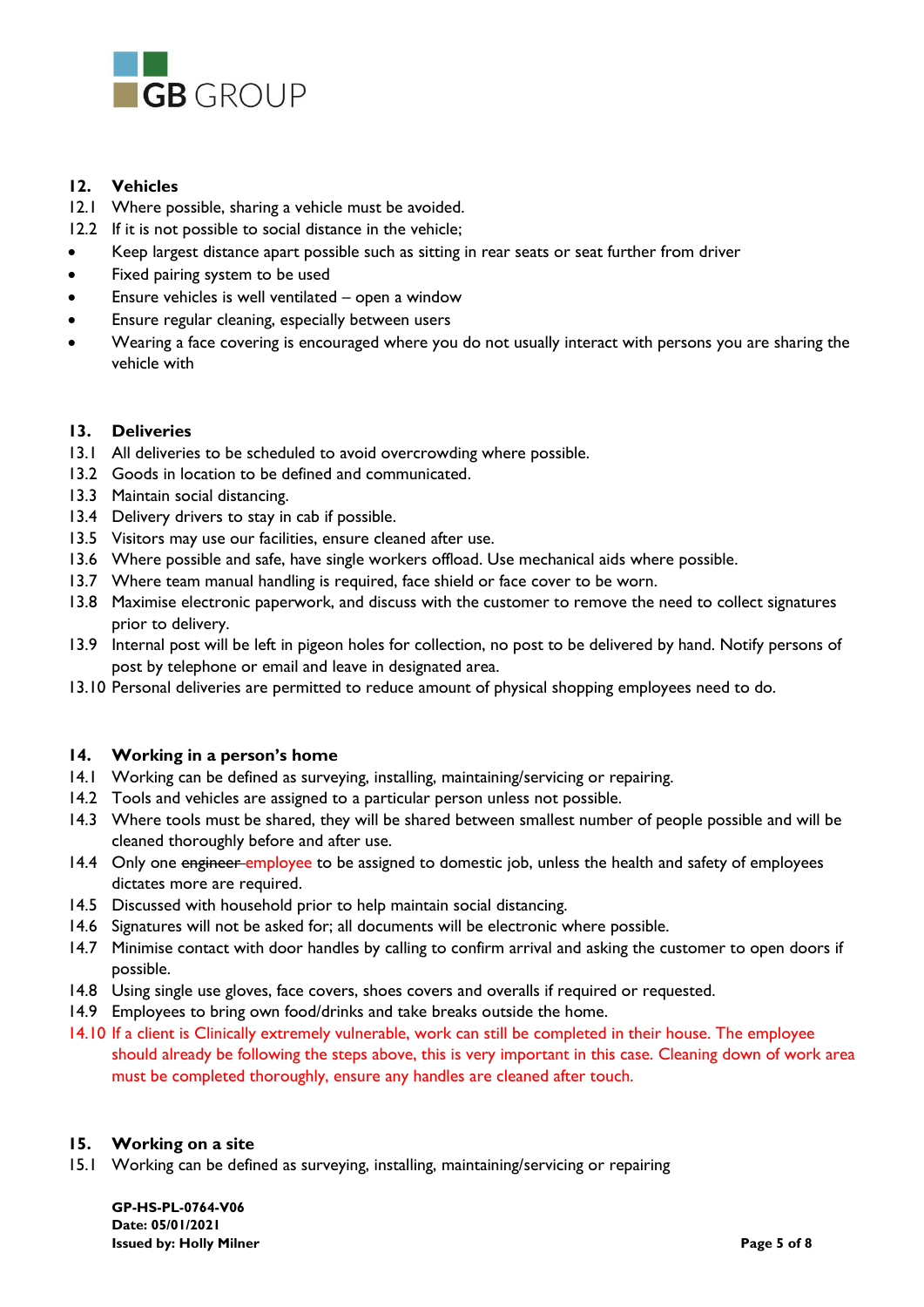

- 15.2 GB Group ask that all our contractor customers provide their specific site rules and measures in place prior to attending.
- 15.3 Signatures will not be asked for; all documents will be electronic where possible.
- 15.4 Our workers will be informed of specific rules prior to attendance.
- 15.5 Contractors sites should be laid out and planned so people can work further apart.
- 15.6 Workers should ensure they work side-by-side or back-to-back where possible.
- 15.7 Teams on site will be fixed where possible.
- 15.8 Where it will be necessary to stay in accommodation, the accommodation will have been checked to ensure high standards of hygiene are being enforced. Records of stay will be centrally logged.
- 15.9 Accommodation will be pre-paid.
- 15.10 Employees may need to take your own food and refreshments with you to be prepared there.
- 15.11 Any issues found on site to be issued to line manager who will make an assessment and if necessary review with the site manager. If conditions are not deemed safe, we will remove employees from site

## **16. Cleaning**

- 16.1 GB Group have asked that all workers take responsibility for their workspace and frequently touched items. Areas and equipment must be cleaned frequently and between users where applicable.
- 16.2 A rota of cleaning should be agreed in each department along with set procedure for what to clean and when. Items that are touched regularly should be considered (door handles, light switches).
- 16.3 Workspaces should be cleared of belongings and waste at the end of the shift.
- 16.4 Items such as printers should be cleaned after each use. Limit use of printers and work electronically where possible.
- 16.5 Cleaning of toilet areas has been enhanced.

## **17. Hygiene**

- 17.1 GB Group are using posters and signs to build awareness of good handwashing technique.
- 17.2 Employees must avoid touching their face. Cough and sneeze into a tissue which is binned safely or into your elbow if tissue is not available. Wash hands immediately after.
- 17.3 Hand sanitiser is available across site and has been issued individually. Use this often and replace as required.
- 17.4 Where toilets are used by multiple persons at one time, try to limit the number of users at one time by checking before entering.
- 17.5 Clean locks on doors on regular basis.
- 17.6 Ensure hands are washed thoroughly after use. Use paper towels to dry hands thoroughly.

#### **18. Visitors**

- 18.1 Visitors to GB Group will be limited to absolutely necessary persons.
- 18.2 GB Group will encourage visits via remote connection.
- 18.3 Where visits are required, site guidance on social distancing and hygiene will be explained before arrival.
- 18.4 Records of visitors should be kept for 21 days to aid test and trace. A record of Name, contact number, Date of visit or visits and Names of persons interacted with.
- 18.5 All visits should be pre-arranged.
- 18.6 Visitors should be limited; this will be based upon maintaining social distancing during visit.
- 18.7 Time on site will be limited, it may be necessary to follow up via telephone or email rather than in person.
- 18.8 GB Group will display signage to inform public on the measures we are taking.

**GP-HS-PL-0764-V06 Date: 05/01/2021 Issued by: Holly Milner Page 6 of 8**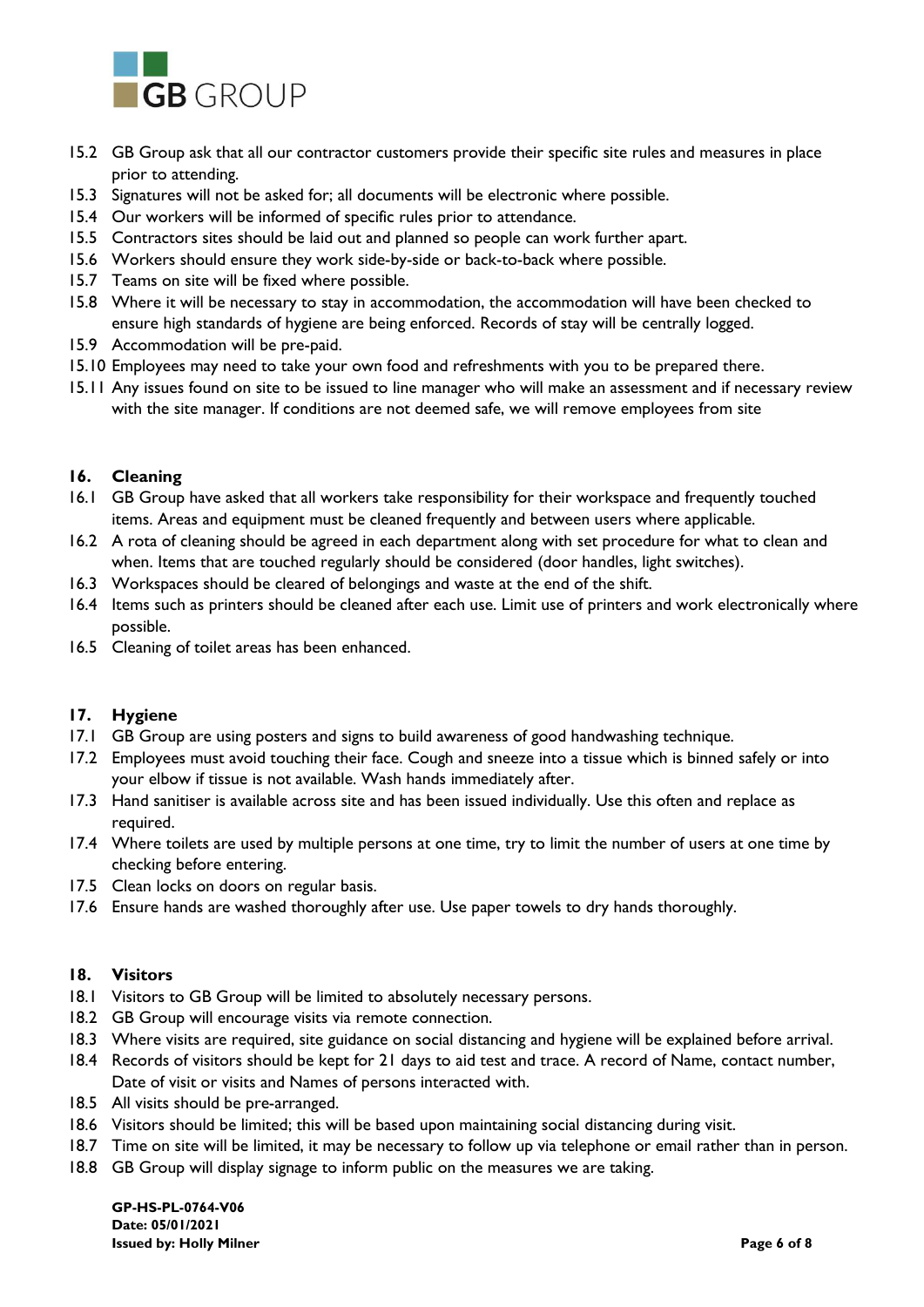

- 18.9 Social distancing signs will be provided on entrances.
- 18.10 GB Group guidance will be issued on our website and via email to all customers.
- 18.11 Hosts will be given training for guiding visitors around site.

#### **19. Personal protective equipment**

- 19.1 Any PPE which is currently in use for health and safety at work, should continue to be used.
- 19.2 GB Group do not encourage the precautionary use of extra PPE as a control measure as advised by government guidance. PPE is used as a last resort where social distancing and mitigating measures cannot be followed in full.
- 19.3 Our risk assessment may show there are times when PPE is required due to nature of the task. In these situations, PPE will be issued free of charge to those who need it.
- 19.4 Face coverings may be marginally beneficial as a precautionary measure. They do not protect the person wearing it but may protect against transmission if you are infected but are not displaying symptoms. If an employee wishes to wear a face cover, GB Group will support this. In addition, when visiting a person's home, they may request you wear one. In this instance, it is important to apply, use and dispose of it correctly. All employees will be issued a toolbox talk on this. Face coverings must be worn on public transport, and in shops and supermarkets from 24th July 2020.
- 19.5 The government advises that a face covering is encouraged in enclosed spaces where there are people you do not normally meet.

## **20. Emergencies**

- 20.1 GB Groups primary responsibility to protect the health and safety of our employees and those affected by our acts or omissions therefore first aid and fire procedures must be adhered to at all times.
- 20.2 If you must give assistance, pay attention to sanitation afterwards.
- 20.3 All must give priority to evacuation of required, social distancing does not need to be adhered to if it is unsafe.
- 20.4 All issues will be handled robustly and communicated across the business once the priority actions have taken place to ensure that everyone understands what is happening. A person will be nominated in each area to be the point of contact.

## **21. Mental health and well-being**

- 21.1 This pandemic has been a worrying time for everyone and it is important that our workers feel supported and listened to.
- 21.2 GB Group want to ensure that you feel supported if you are worried or anxious about any area of control measures for the coronavirus; for example, self-isolating, furlough, social distancing etc.
- 21.3 If employees feel concerned about anything it should be raised with their line manager or the HR or HSEQ Manager.
- 21.4 The government have issued guidance on the Government website mental health and wellbeing

## **22. Test and trace**

- 22.1 A record of visitors will be kept as previously described.
- 22.2 The government may contact the business if someone has listed GB Group as a place they have visited or we are part of a confirmed local outbreak. In the cases above we must give the information recorded to the government.
- 22.3 If you have symptoms or are contacted by test and trace, follow the government guidance <https://www.gov.uk/guidance/nhs-test-and-trace-how-it-works>

**GP-HS-PL-0764-V06 Date: 05/01/2021 Issued by: Holly Milner Page 7 of 8**